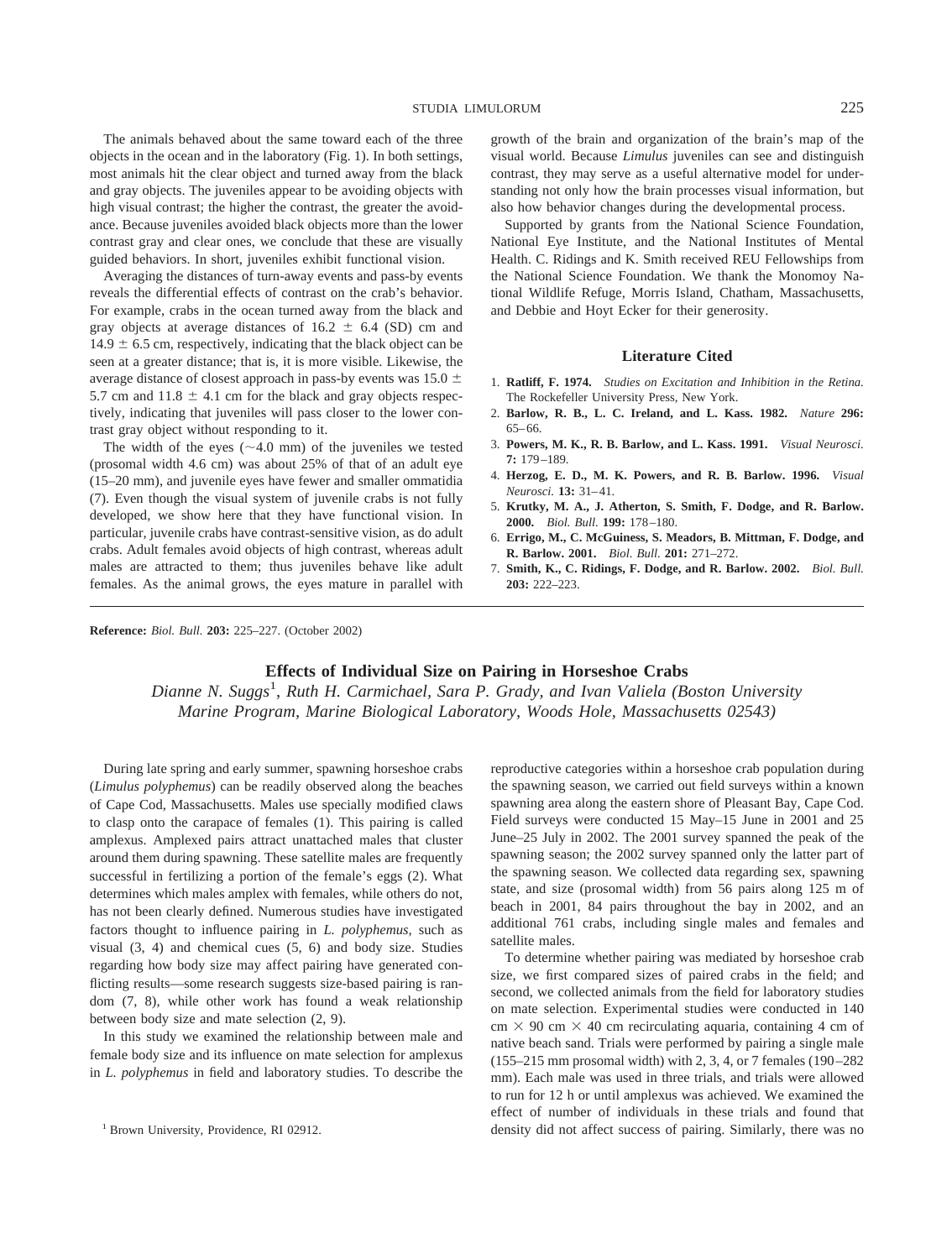difference between the trials in which males were used more than once and those in which males were used once. Hence, all data were pooled in Fig. 1C.

The majority of animals surveyed in intertidal areas during the spawning season were single males (79%), followed by amplexed pairs (18%), single females (2%), and satellite males (1%) (Fig. 1A). Most males were unpaired and most females were paired. These results are consistent with observations that unpaired males tend to gather on the beach, while females tend to remain offshore unless approaching the beach to spawn (4, 9, 10). Adult females are larger than adult males, which is characteristic of the species (1). In addition, the mean prosomal width of paired females was larger than that of paired males, suggesting that males may tend to pair with females having a larger prosomal width than their own (Fig. 1A).

To ascertain whether there was size-based mate selection in amplexed pairs in the field, we compared the prosomal widths of paired males and females (Fig. 1B) measured in the field surveys done in the two years. There was no significant difference in size of paired males and females sampled in 2001 and 2002. This finding implies that there were also no differences in pairs observed during the peak of spawning compared to those sampled post-peak (Males:  $t = 1.17$ ,  $P = 0.24$ ; Females:  $t = -0.67$ ,  $P =$ 0.50). Hence, data were combined in Fig. 1B. The aggregated data indicated no significant size-based selective mating across the full range of sizes observed ( $R^2 = 0.01$ , df = 83,  $P > 0.05$ ). Pairings did not, however, occur between the smallest [Fig. 1A, B (area to the lower left of  $\equiv$  )] or largest [Fig. 1A, B (area to the lower right of  $\dots \dots$ )] males and females in the general field population. These results suggest that some of the smallest animals may not have reached sexual maturity and that some size selectivity may occur among larger males. In addition, size reversals among pairs (females having a smaller prosomal width than their male partner) were rarely observed (2%).

To further test the effect of size on mate selection, we compared the size of males to the size of the females chosen for amplexus during laboratory trials (Fig. 1C). In 35 trials, small males (154– 170 mm) tended to select the smallest females offered (regardless of the females' absolute size). Intermediate-sized males (171–190 mm) tended to prefer the smallest or intermediate-sized females, and the only large male (215 mm) to accomplish amplexus chose the largest female offered. Males did not amplex with the first female they encountered and took at a minimum 35 min to pair. Overall, small and medium-sized males were more successful in achieving amplexus than large males (Fig. 1C). These results suggest that some size-based mate selection may occur at the largest and smallest sizes only, as observed in the field, and that male size may also affect success of amplexus.

To further examine whether male size affects the likelihood of amplexus in the field, we compared the success of males of different sizes tested in the laboratory to those observed in the field. The percent of amplexus as a function of size was similar for both field and laboratory animals (Fig. 1D), where smaller male crabs (up to 180 mm) were generally more successful than larger crabs.

In sum, for the majority of male and female prosomal widths, size did not appear to affect mate selection. At the largest sizes,

| 4) | Sex | Pairing<br>category | $N =$ | Size Range<br>(mm) |
|----|-----|---------------------|-------|--------------------|
|    | M   | Paired              | 84    | 140-204            |
|    | м   | Single              | 737   | 140-250            |
|    | M   | Satellite           | 8     | 170-203            |
|    | F   | Paired              | 84    | 180-264            |
|    | F   | Single              | 18    | 194-282            |



|    |                        |             | Size selection |       |                  | Success                 |  |
|----|------------------------|-------------|----------------|-------|------------------|-------------------------|--|
| C) |                        | Female size |                |       |                  |                         |  |
|    | Male size<br>(mm)      | Small       | Medium         | Large | No. of<br>trials | % ending in<br>amplexus |  |
|    | Small<br>$(154 - 170)$ | 6           |                |       | 15               | 53                      |  |
|    | Medium<br>$(171-190)$  | 2           | 2              |       | 9                | 56                      |  |
|    | Large<br>$(191 - 215)$ | 0           | 0              |       | 11               | 9                       |  |



**Figure 1.** *(A) Sex (M = male, F = female), pairing category, number, and size range of sexually-mature horseshoe crabs observed during the spawning season in Pleasant Bay. (B) Prosomal widths of male and female crabs in amplexus measured in two years. Solid line indicates approximate size boundary below which most crabs are not sexually mature. Dashed line indicates upper size boundary of paired males. (C) Number of females of three sizes selected by males of three sizes for amplexus in laboratory trials, number of trials, and success rate of amplexus for the three sizes of males. (D) Size distribution of males in amplexus among experimental and field observations.*

however, males tended to prefer larger-sized females and were generally less successful in achieving amplexus. Hence, our results are consistent with previous reports that selection is not size-based